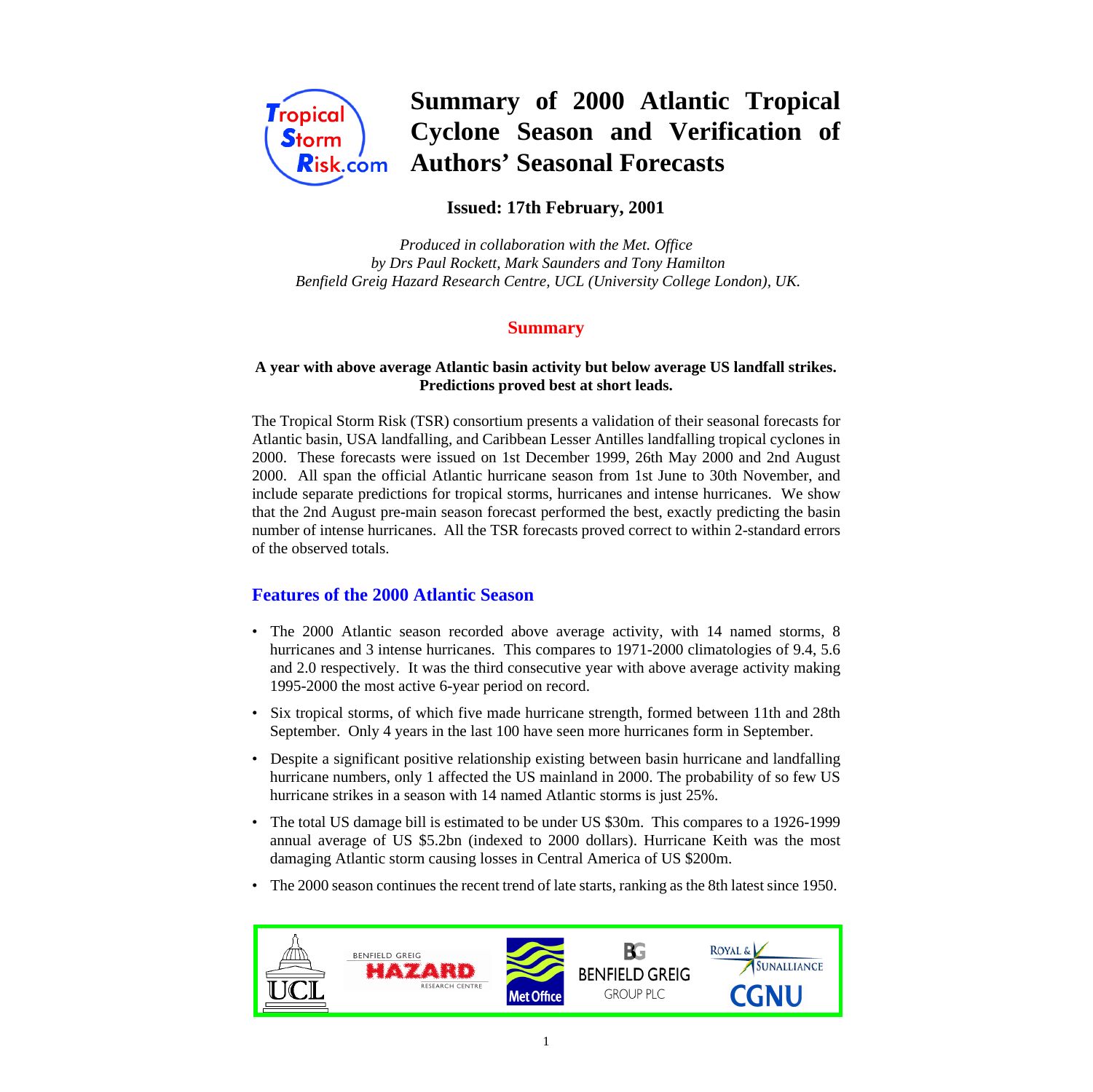| <b>Individual Storm Summary 2000</b> |              |               |              |                     |                       |                                   |
|--------------------------------------|--------------|---------------|--------------|---------------------|-----------------------|-----------------------------------|
| No.                                  | Name         | Dates         | Peak<br>Wind | Minimum<br>Pressure | Hurricane<br>Category | Category at<br><b>US Landfall</b> |
| 1                                    | Alberto      | 04-23 Aug     | 110          | 950                 | 3                     |                                   |
| $\mathfrak{D}$                       | Beryl        | 13-15 Aug     | 45           | 1007                | ۰                     |                                   |
| 3                                    | Chris        | 18-19 Aug     | 35           | 1005                |                       |                                   |
| 4                                    | Debby        | 19-24 Aug     | 65           | 994                 | 1                     |                                   |
| 5                                    | Ernesto      | 02-03 Sep     | 35           | 1005                |                       |                                   |
| 6                                    | Florence     | 11-17 Sep     | 70           | 985                 | 1                     |                                   |
| 7                                    | Gordon       | 14-18 Sep     | 65           | 981                 | 1                     | 1                                 |
| 8                                    | Helene       | 15-22 Sep     | 55           | 996                 |                       | <b>TS</b>                         |
| 9                                    | <b>Isaac</b> | 21 Sep-01 Oct | 120          | 943                 | 4                     |                                   |
| 10                                   | Joyce        | 25 Sep-02 Oct | 80           | 976                 | 1                     |                                   |
| 11                                   | Keith        | 28 Sep-06 Oct | 115          | 942                 | $\overline{4}$        |                                   |
| 12                                   | Leslie       | 05-07 Oct     | 35           | 1006                |                       |                                   |
| 13                                   | Michael      | 17-20 Oct     | 85           | 965                 | $\overline{2}$        |                                   |
| 14                                   | Nadine       | 19-22 Oct     | 50           | 997                 |                       |                                   |

# **Verification of Forecasts**

#### **1. Atlantic Total Numbers**

| <b>Atlantic Total Numbers 2000</b>    |                                    |                   |                              |                   |  |
|---------------------------------------|------------------------------------|-------------------|------------------------------|-------------------|--|
|                                       | Named<br>Tropical<br><b>Storms</b> | <b>Hurricanes</b> | Intense<br><b>Hurricanes</b> |                   |  |
| Average Number $(\pm SD)$ (1971-2000) |                                    | $9.4 (\pm 3.5)$   | $5.6 (\pm 2.3)$              | $2.0 \ (\pm 1.4)$ |  |
| <b>Actual Number 2000</b>             |                                    | 14                | 8                            | 3                 |  |
|                                       | 02 Aug 2000                        | $10.4 (\pm 2.5)$  | $6.3 (\pm 1.6)$              | $3.0 (\pm 1.3)$   |  |
| TSR Forecast $(\pm SD)$               | 26 May 2000                        | $8.7 (\pm 3.0)$   | 5.1 $(\pm 2.3)$              | 2.1 ( $\pm$ 1.4)  |  |
|                                       | 01 Dec 1999                        | $10 (\pm 4)$      | $6 (\pm 3)$                  | $3 (\pm 2)$       |  |
|                                       | 04 Aug 2000                        | 11                | 7                            | 3                 |  |
| Gray Forecast $(\pm SD)$              | 07 Jun 2000                        | 12                | 8                            | 4                 |  |
|                                       | 08 Dec 1999                        | 11                | 7                            | 3                 |  |

The number of intense hurricanes was correctly forecast by TSR and Gray at the shortest leads, but under-predicted by TSR and over-predicted by Gray in early June. Hurricane and storm numbers proved more difficult to predict, though increasing the storm and hurricane thresholds by 5 knots reduces the number of observed storms by 3 and the number of hurricanes by 2. These numbers are then very close to those forecast by TSR and Gray in early August 2000. Whilst there are many border line cases in the storm catalogue, 2000 had an exceptional number. For more details on Gray's forecasts see http://typhoon.atmos.colostate.edu/forecasts/.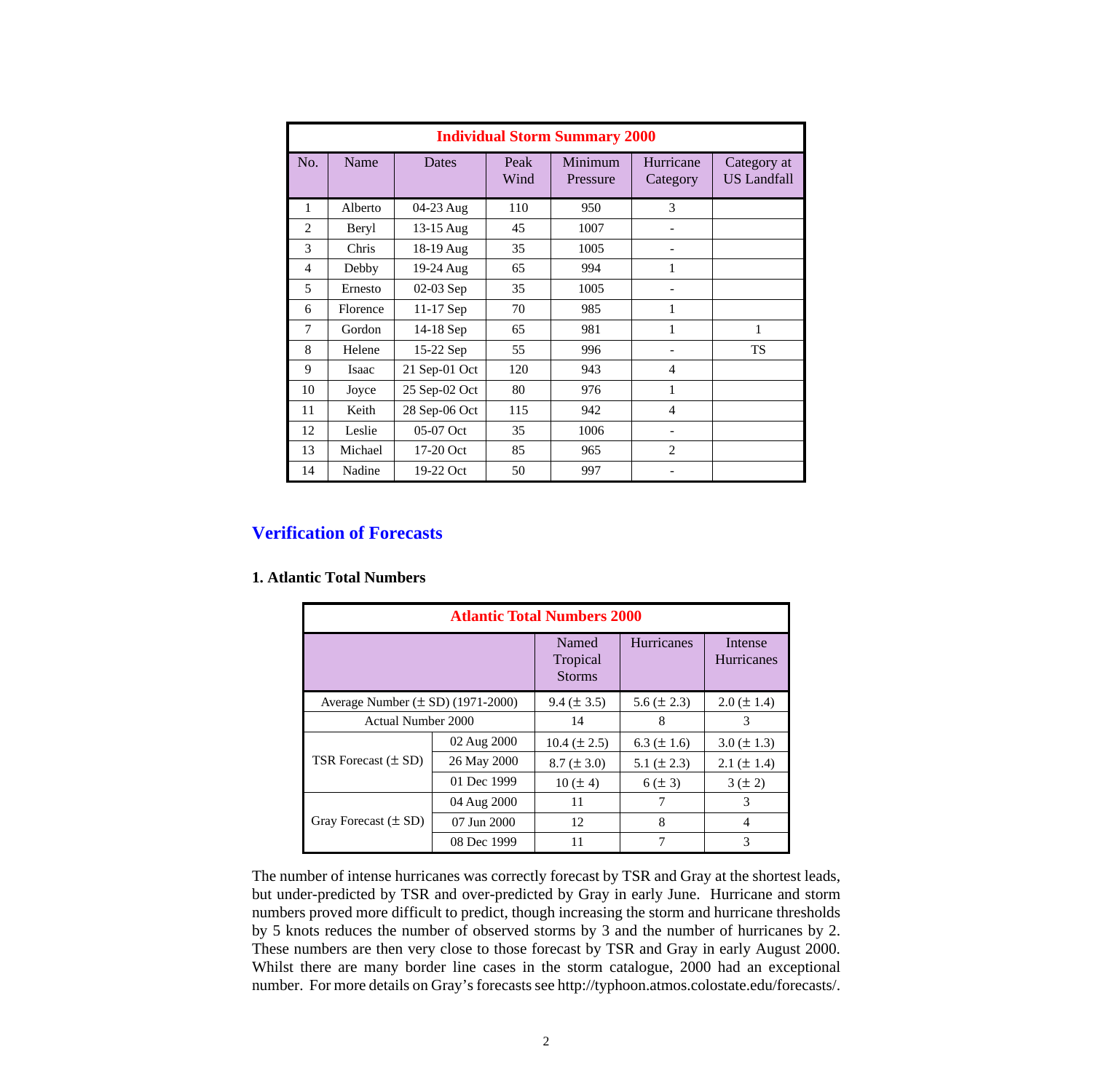## **2. US Landfalling Numbers**

| <b>US Landfalling Numbers 2000</b>    |                                    |                   |                              |                 |  |
|---------------------------------------|------------------------------------|-------------------|------------------------------|-----------------|--|
|                                       | Named<br>Tropical<br><b>Storms</b> | <b>Hurricanes</b> | Intense<br><b>Hurricanes</b> |                 |  |
| Average Number $(\pm SD)$ (1971-2000) |                                    | $3.0 \ (\pm 1.8)$ | $1.5 (\pm 1.3)$              | $0.5 (\pm 0.5)$ |  |
| Actual Number 2000                    |                                    | 2                 |                              | $\theta$        |  |
|                                       | 02 Aug 2000                        | $3.6 (\pm 1.6)$   | $1.9 \ (\pm 1.4)$            | $0.8 (\pm 0.5)$ |  |
| TSR Forecast $(\pm SD)$               | 26 May 2000                        | 3.1 $(\pm 1.7)$   | $1.5 (\pm 1.2)$              | $0.7 (\pm 0.8)$ |  |
|                                       | 01 Dec 1999                        | $3 (\pm 2)$       | $2 (\pm 1)$                  | $1 (\pm 1)$     |  |

We define a landfalling event in terms of the maximum sustained 1-minute windspeed of a storm whose eye comes within 140km of land. This definition accounts for the fact that the radius of damaging winds typically extends this far out from a storm centre.

Whilst all forecasts were within 1 standard error of the actual values, the models predicted activity above the 1971-2000 climatology values whilst the actual values were below. In prior years, total basin numbers and landfalling events have exhibited a reasonable positive correlation but in 2000, this broke down. The TSR model relies on this principle holding and consequently failed to forecast landfalling events to a greater accuracy.

As our landfalling definition is different to Gray's, his results cannot be compared. Nevertheless, he also over-predicted the number of landfalling events in 2000.

| <b>Lesser Antilles Landfalling Numbers 2000</b> |             |                                    |                   |                       |  |
|-------------------------------------------------|-------------|------------------------------------|-------------------|-----------------------|--|
|                                                 |             | Named<br>Tropical<br><b>Storms</b> | <b>Hurricanes</b> | Intense<br>Hurricanes |  |
| Average Number $(\pm SD)$ (1971-2000)           |             | $1.3 (\pm 1.2)$                    | $0.5 (\pm 0.7)$   | $0.2 (\pm 0.4)$       |  |
| <b>Actual Number 2000</b>                       |             | 2                                  |                   | $\theta$              |  |
| TSR Forecast $(\pm SD)$                         | 02 Aug 2000 | $1.4 \ (\pm 1.2)$                  | $0.6 (\pm 0.7)$   | $0.3 (\pm 0.4)$       |  |
|                                                 | 26 May 2000 | $1.2 (\pm 1.1)$                    | $0.4 (\pm 0.6)$   | $0.2 (\pm 0.4)$       |  |

## **3. Lesser Antilles Landfalling Numbers**

The Lesser Antilles forecasts were also obtained as a percentage of basin numbers, so underestimating these led to an under-prediction of Lesser Antilles tropical storm and hurricane numbers. Nevertheless, the TSR forecasts were all accurate to 1 standard error.

# **Environmental Factors in 2000**

We examine the principle environmental factors known to influence Atlantic hurricane activity in an attempt to understand the tendency for seasonal forecasts in 2000 to: (a) under-predict basin activity, and (b) over-predict US landfalling activity. We conclude that, given the underlying environmental conditions, basin activity in 2000 was perhaps more active than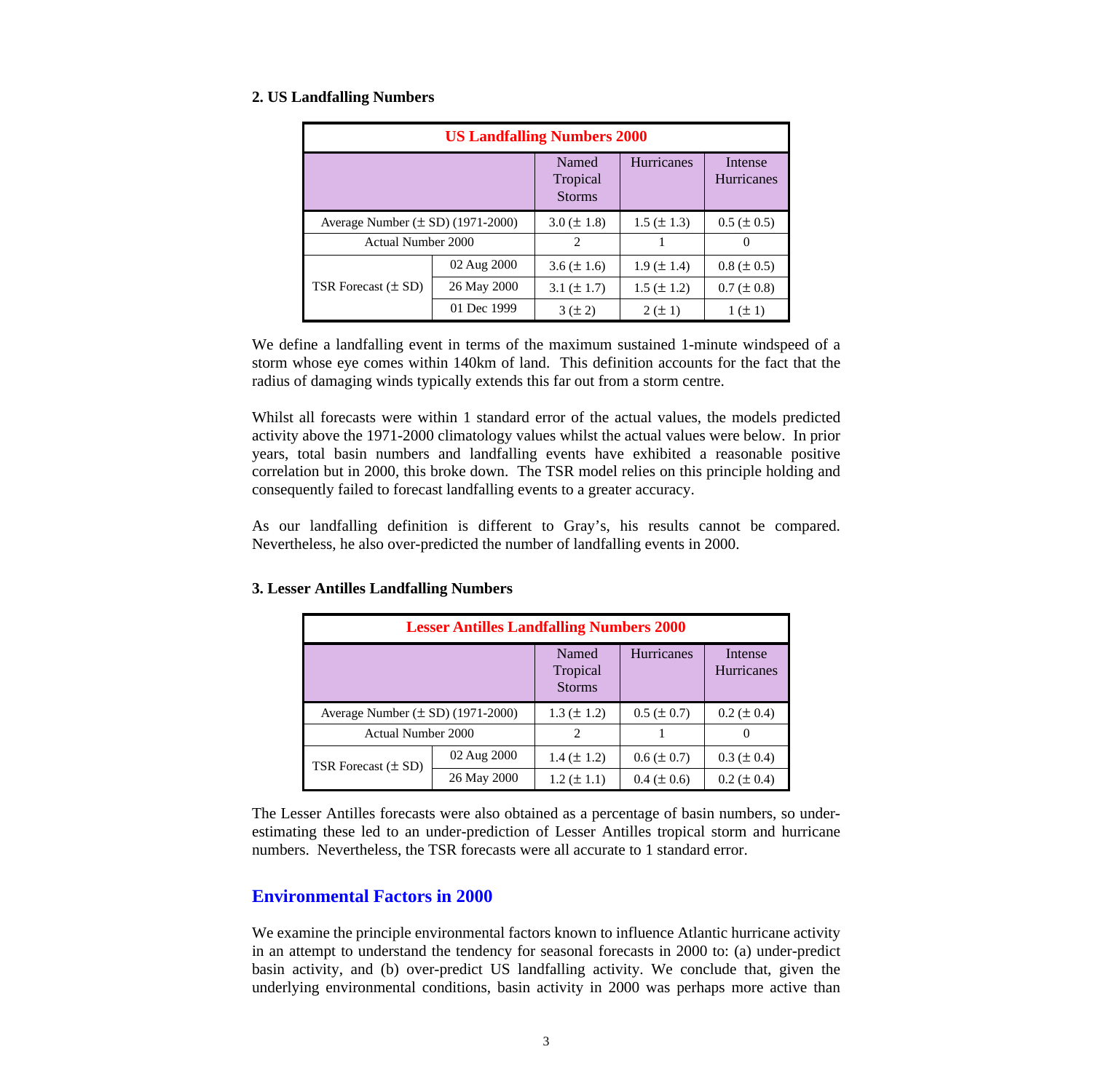expected. We suggest that the low number of US landfalls may be related to unfavourable wind shear conditions and to anomalously strong southerly winds which caused storms to recurve early.

## **1. Known Influences**

The conditions favourable to tropical storm development are pre-existing low pressure areas at least  $5^{\circ}$  away from the equator, warm sea surface temperatures (SSTs), little or no vertical wind shear and upper level divergence. The first condition ensures that there is enough Coriolis Force to provide the initial disturbance with the necessary cyclonic circulation pattern. Fuelled by the latent heat of condensation, these disturbances require SSTs of at least  $26^{\circ}$ C to provide the necessary water vapour required to build and sustain their warm core. Nevertheless, if the winds aloft are blowing strongly in one direction, whilst those at the surface are blowing in the opposite direction, the resulting vertical wind shear will inhibit the formation of a warm core. Furthermore, even if windshear is low, the rising air must be able to escape by outflow aloft; otherwise pressure will rise and the storm intensity will weaken.

The principle of sound seasonal Atlantic hurricane predictions is to forecast the key environmental conditions at the height (August-September-October (ASO)) of the hurricane season. We find that the most important contemporaneous (ie ASO) factors are:

- 1. SSTs in the Tropical Atlantic  $[10^0N-20^0N, 10^0W-60^0W]$
- 2. SSTs in the Caribbean  $[10^{\circ}N-20^{\circ}N, 60^{\circ}W-85^{\circ}W]$
- 3. Caribbean 925hPa U-Winds  $[10^{\circ}N-20^{\circ}N, 60^{\circ}W-90^{\circ}W]$

The first two predictors are fairly straightforward to explain. The SST regions are where the majority of tropical storms develop, so we expect more storms to occur when these SSTs are higher. The third predictor is the surface westerly component of windshear, which we find has a stronger influence on tropical storm and hurricane numbers than total windshear itself. On average, the ASO 925hPa surface U-winds in this region are  $-5.7 \text{ms}^{-1}$  (i.e. they are weak Easterlies). We find that when these winds are lighter than average (anomalies are positive), conditions become more favourable for tropical storm development.

A number of researchers claim that ENSO is the most important single parameter influencing Atlantic seasonal hurricane variability. ENSO is included in our model as the primary predictor for the strength of the Caribbean 925hPa U-winds.

#### **2. Conditions During 2000 Season**

The first parameter of interest is SST, the ASO anomalies for which are shown in Figure 1. Temperatures in the tropical north Atlantic were fairly average overall, though this was split unusally with temperatures north of  $15^{\circ}$ N being generally cooler than average whilst those south of this latitude were generally warmer. Of the 7 storms that formed in this region (more than twice the average), only 3 formed in areas where SSTs were significantly warmer than average. Two of these storms (Alberto and Isaac) intensified over the cooler part. One feature which may have been important this year, was the unusally strong SST anomaly in the extratropical region. This no doubt played a part in the longevity of Isaac and Alberto and may have aided Florence, Leslie, Michael and Nadine's development. Nevertheless, the numbers forming in the extra-tropics were not unusually high.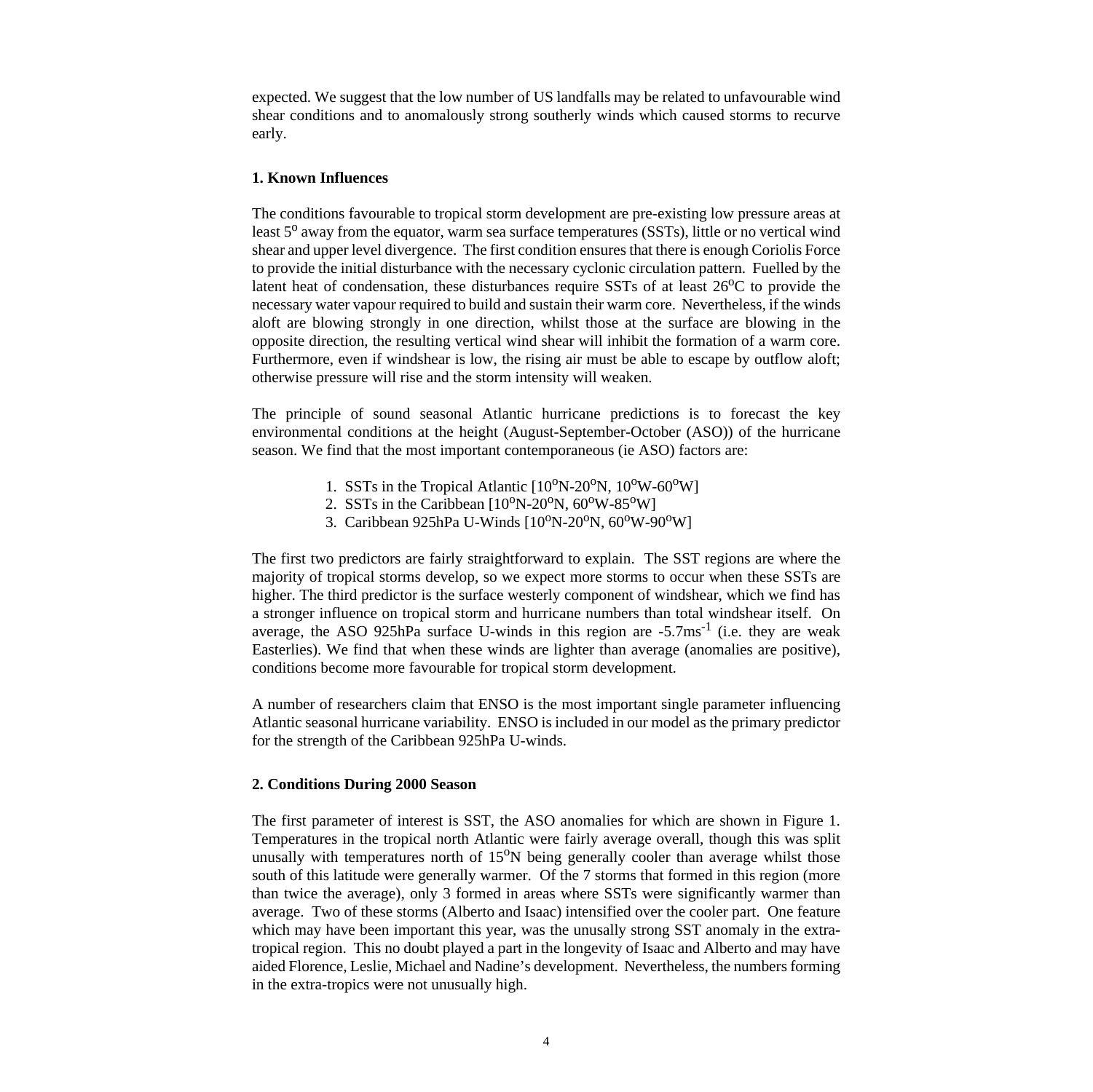The numbers of storms forming in the Gulf and Caribbean, when taken together, were also not significantly higher than normal.



**ASO 2000 SST Anomalies (1971-2000 Climatologies)**

Figure 1: Sea Surface Temperature Anomalies for August-September-October 2000



**ASO 2000 925-200hPa Wind Shear Anomalies (1971-2000 Climatologies)**

Figure 2: Vertical Wind Shear Anomalies for August-September-October 2000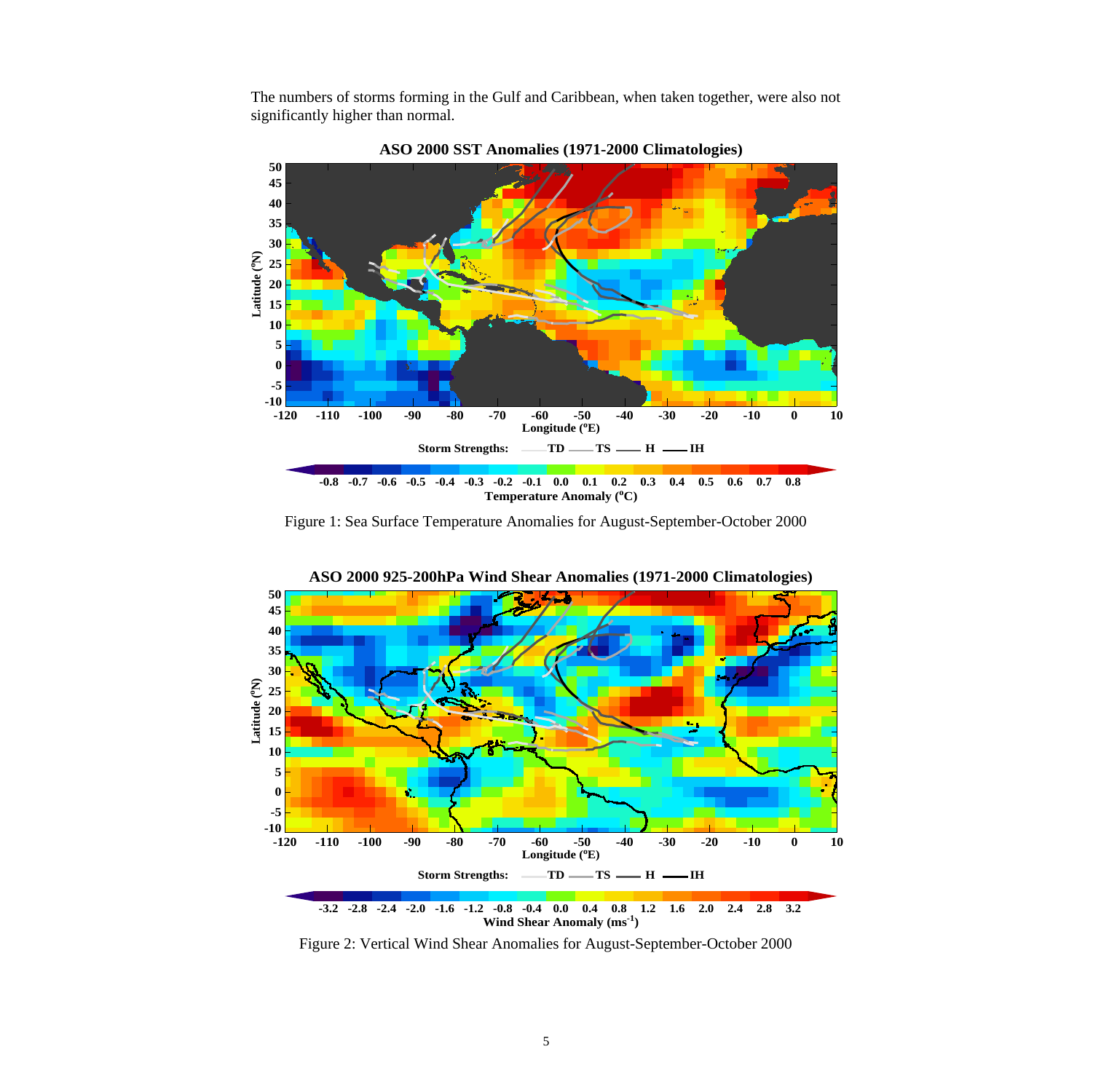The ASO 2000 anomalies for vertical wind shear are shown in Figure 2. Strong positive anomalies occur in a zone running diagonally from  $15^{\circ}N$ ,  $60^{\circ}W$ , to  $30^{\circ}N$ ,  $20^{\circ}W$ . Whilst Alberto and Isaac developed initially in low shear regions south of this zone, they managed to intensify while crossing it. Unusually, four storms developed in anomalously high shear regions. The remaining MDR storm (Joyce) skirted this zone's southern limits. Of further interest, the Caribbean saw generally high shear levels whilst the reverse was true in the Gulf, perhaps explaining why 3 storms formed in the latter and only 1 in the former. The extratropical Atlantic experienced slightly lower than usual vertical wind shear.

Figure 3 displays the ASO 2000 925hPa U-Wind anomalies. These were generally negative, though in our Caribbean main predictor region, they were close to neutral. The values in this figure are not readily consistent with the 2000 season being so active, particularly in the tropical north Atlantic.



**ASO 2000 925hPa U-Wind Anomalies (1971-2000 Climatologies)**

Figure 3: 925hPa U-Wind Anomalies for August-September-October 2000

#### **3. Why Were US Landfalls Below Average for an Active Season?**

There was slightly above average wind shear (Figure 2) in a region of the Atlantic where US landfalling hurricanes often form - west of 45<sup>o</sup>W and into the Caribbean and the eastern part of the Gulf. This seemed to prevent the intensification of some storms (Beryl, Chris, Ernesto and Helene - Keith intensified despite the shear which in any case had weakened somewhat by the end of September) and assisted in weakening the most likely candidates for US hurricane landfalls (while they were active) - Debby and Gordon.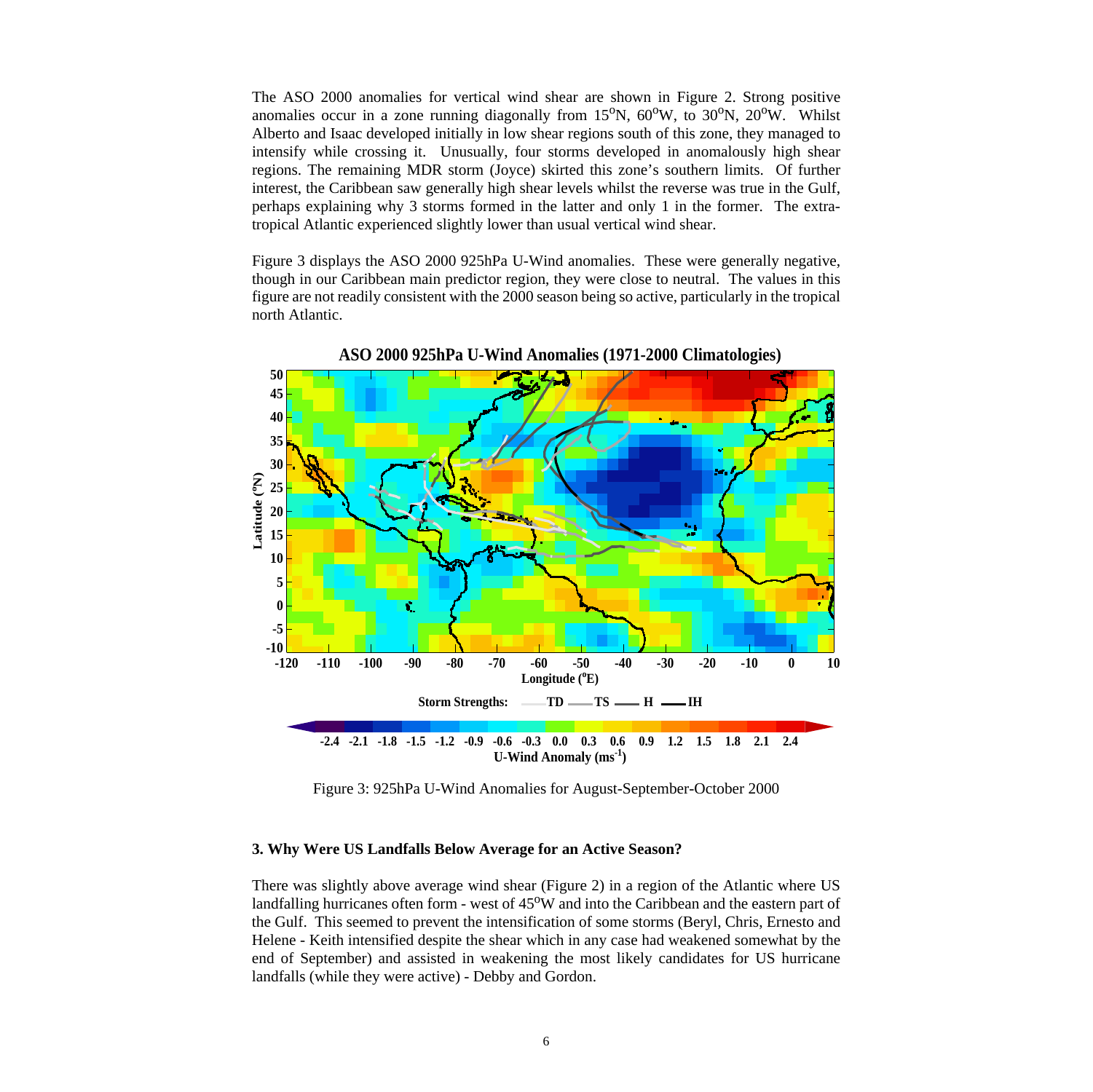Away from this region the wind shear was generally below average. However, the high pressure region over the Azores was stronger than normal and there was also a small low pressure anomaly off the US East Coast (Figure 4). This led to anomalously strong southerly winds in the region  $45\text{-}70^{\text{o}}$ W and north of  $25^{\text{o}}$ N. It seems likely that this feature caused hurricanes Alberto and Isaac to be pulled northwards and recurve early (at around  $60^{\circ}$ W). It may also have caused hurricanes Michael and Florence (which both formed around  $75^{\circ}$ W,  $30^{\circ}$ N) to be drawn away from the US coast - storms forming in this region can sometimes track northward and affect Cape Hatteras and the New England coast before recurving. By contrast southerly winds in the Gulf of Mexico/West Caribbean were weaker than usual. Of the three systems that formed here, two moved nearly westwards and thus struck northern Mexico rather than the US Gulf coast. One, hurricane Keith, formed almost exactly where Hurricane Mitch did in 1998. Their initial tracks are very similar but in 1998 the southerlies were much stronger and eventually moved Mitch north-east towards the Gulf coast of Florida.



**ASO 2000 MSL Pressure Anomalies (1971-2000 Climatologies)**

Figure 4: Sea Level Pressure Anomalies for August-September-October 2000